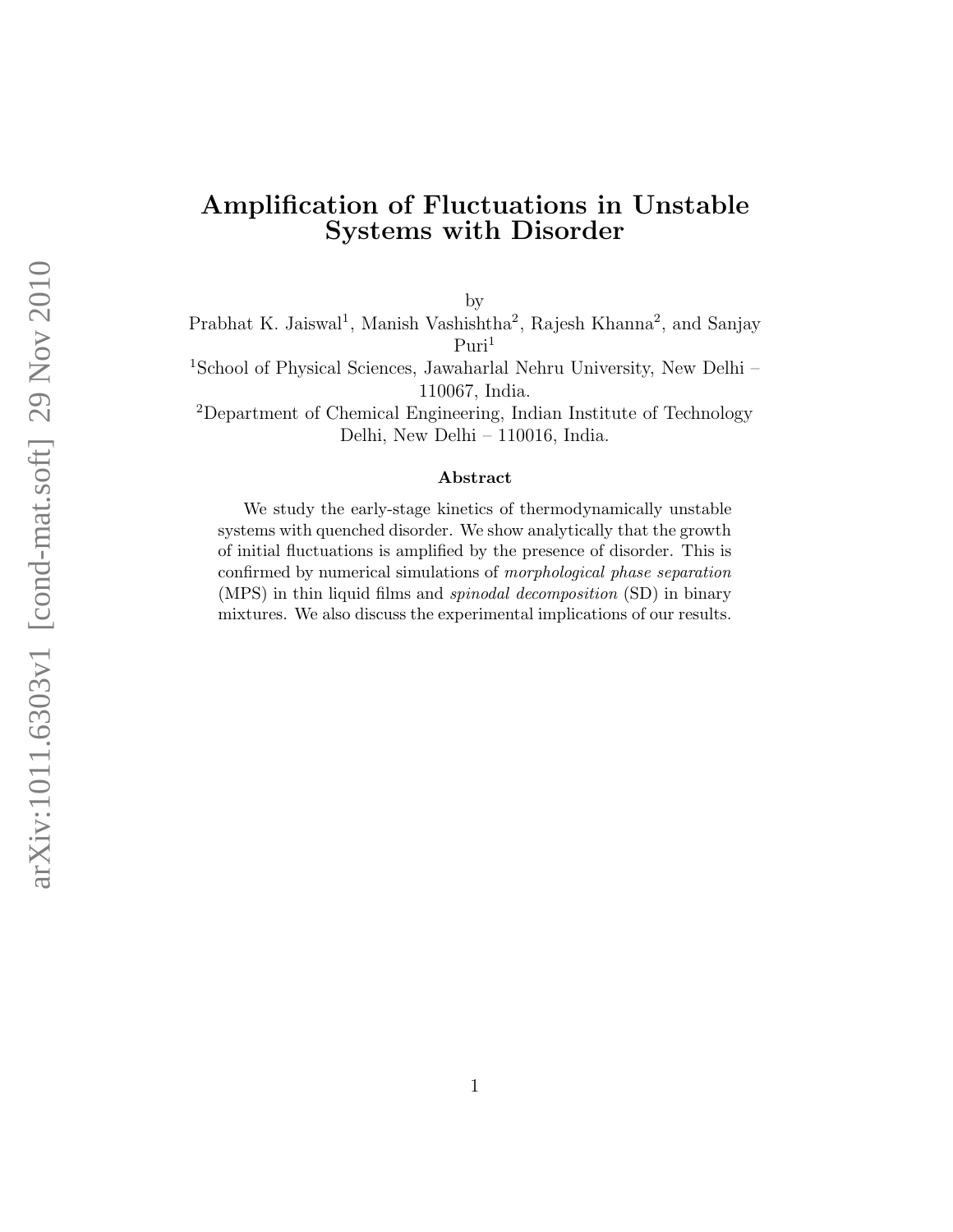## Introduction

There has been intense research interest in the *kinetics of phase transitions* in systems which have been rendered thermodynamically unstable by a sudden change of parameters, e.g., temperature, pressure, magnetic field, etc. The subsequent far-from-equilibrium evolution of the system is usually nonlinear, and is characterized by complex spatio-temporal pattern formation. The system approaches its new equilibrium state via the emergence and growth of domains enriched in the preferred phases. This nonequilibrium dynamics is often referred to as phase-separation kinetics or domain growth or coarsening or phase ordering dynamics [1]. These processes occur over a wide range of length-scales and time-scales, and are of great scientific and technological importance.

In pure (disorder-free) systems, the coarsening domains are usually characterized by a divergent length scale which grows as a power-law,  $L(t) \sim t^{\phi}$ , where the exponent  $\phi$  depends on the transport mechanism. For example, in the phase separation of an unstable binary mixture via diffusion,  $L(t) \sim t^{1/3}$ in the late stages of evolution. This is known as the Lifshitz-Slyozov (LS) growth law. In recent works [2, 3], we have established that the LS growth law also describes the late-stage dynamics in the morphological phase separation (MPS) of an unstable thin liquid film  $(< 100 \text{ nm})$  on a solid substrate. During MPS, the film segregates into flat regions (domains) and high-curvature regions (defects or hills). In these works, we have also emphasized the analogies and differences between the kinetics of phase separation in binary mixtures and thin films.

Of course, real experimental systems are never pure or disorder-free: they are invariably characterized by chemical and physical heterogeneity [4, 5, 6, 7, 8, 9, 10, 11, 12, 13]. Therefore, it is natural to investigate the effects of disorder on the domain growth process. For segregating  $AB$  mixtures, coarsening is driven by interfaces between coexisting A-rich and B-rich domains. These interfaces are trapped by sites of quenched disorder, and subsequent growth occurs by thermally-activated hopping of interfaces over disorder traps [14]. Thus, domain growth is drastically slowed down in the late stages, though the domain morphology is unaffected [15, 16, 17, 18]. On the other hand, unstable liquid films undergoing MPS segregate into regions with heights  $h = h_m$  and  $h = \infty$ , i.e., there are no coexisting phases. The "interface" between the flat phase  $(h = h_m)$  and the high-curvature steepening phase  $(h = \infty)$  becomes sharper as time proceeds, and is unaffected by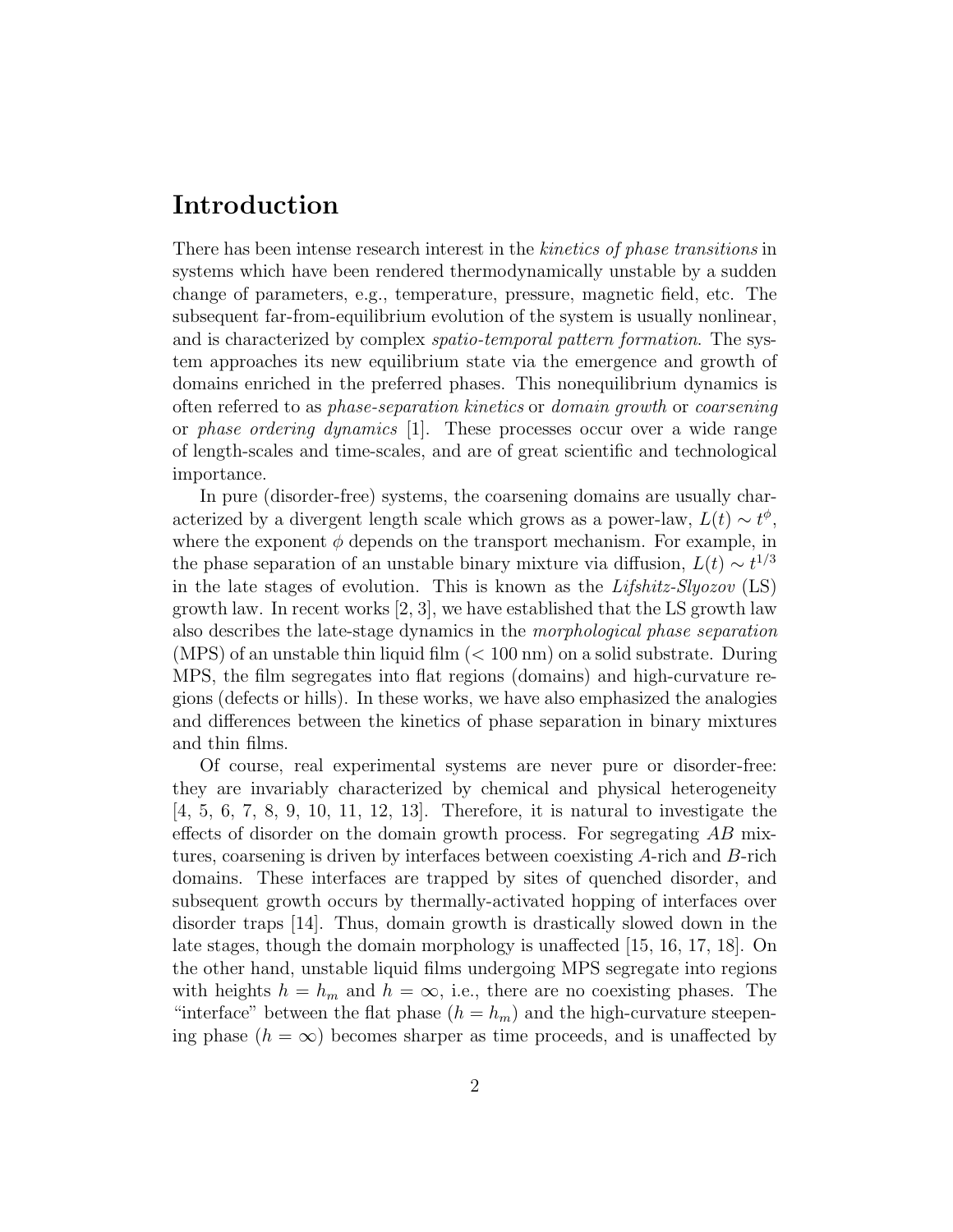the presence of disorder. Thus, the asymptotic regime of MPS with disorder is universal, and is characterized by the LS growth law [3].

In this letter, we focus on the effect of disorder on the early stages of phase separation, i.e., the growth of small fluctuations about a homogeneous initial state. As we discuss shortly, both binary mixtures and thin films [19] are described by the *Cahn-Hilliard-Cook* (CHC) equation [20, 21] with appropriate free energies. The early-stage dynamics is described within the framework of a linear theory, usually referred to as CHC theory. In this letter, we report that growth in the CHC regime is strongly amplified by the presence of disorder. We present both analytical and numerical results to support this scenario. This should be contrasted with the late-stage dynamics, which is either slowed down (for binary mixtures) or unaffected (for thin films) by the presence of quenched disorder.

### Dynamical Equations and Analytical Results

The starting point of our discussion is the dimensionless form of the CHC equation, which describes the evolution of a conserved order parameter  $\psi(\vec{r}, t)$ at space-point  $\vec{r}$  and time t [22]:

$$
\frac{\partial}{\partial t}\psi(\vec{r},t) = \vec{\nabla} \cdot \left[ M(\psi)\vec{\nabla} \left( \frac{\delta F[\psi]}{\delta \psi} \right) + \vec{\eta}(\vec{r},t) \right]. \tag{1}
$$

In Eq. (1),  $M(\psi)$  is the mobility, and the Gaussian white noise  $\vec{\eta}$  satisfies the fluctuation-dissipation relation:

$$
\frac{\vec{\eta}(\vec{r},t)}{\eta_i(\vec{r}',t')\eta_j(\vec{r}'',t'')} = 0, \n\frac{2\epsilon M(\psi)\delta_{ij}\delta(\vec{r}'-\vec{r}'')\delta(t'-t'').
$$
\n(2)

Here, the bars denote an averaging over the noise ensemble, and  $\epsilon$  measures the strength of the noise. Further,  $F[\psi]$  is the free-energy functional which has the following form:

$$
F[\psi] = \int d\vec{r} \left[ f_a(\psi) + \frac{1}{2} (\vec{\nabla}\psi)^2 \right]. \tag{3}
$$

In Eq. (3),  $f_a(\psi)$  denotes the local free energy which is parameterized by the disorder strength a. The second term on the RHS refers to the interfacial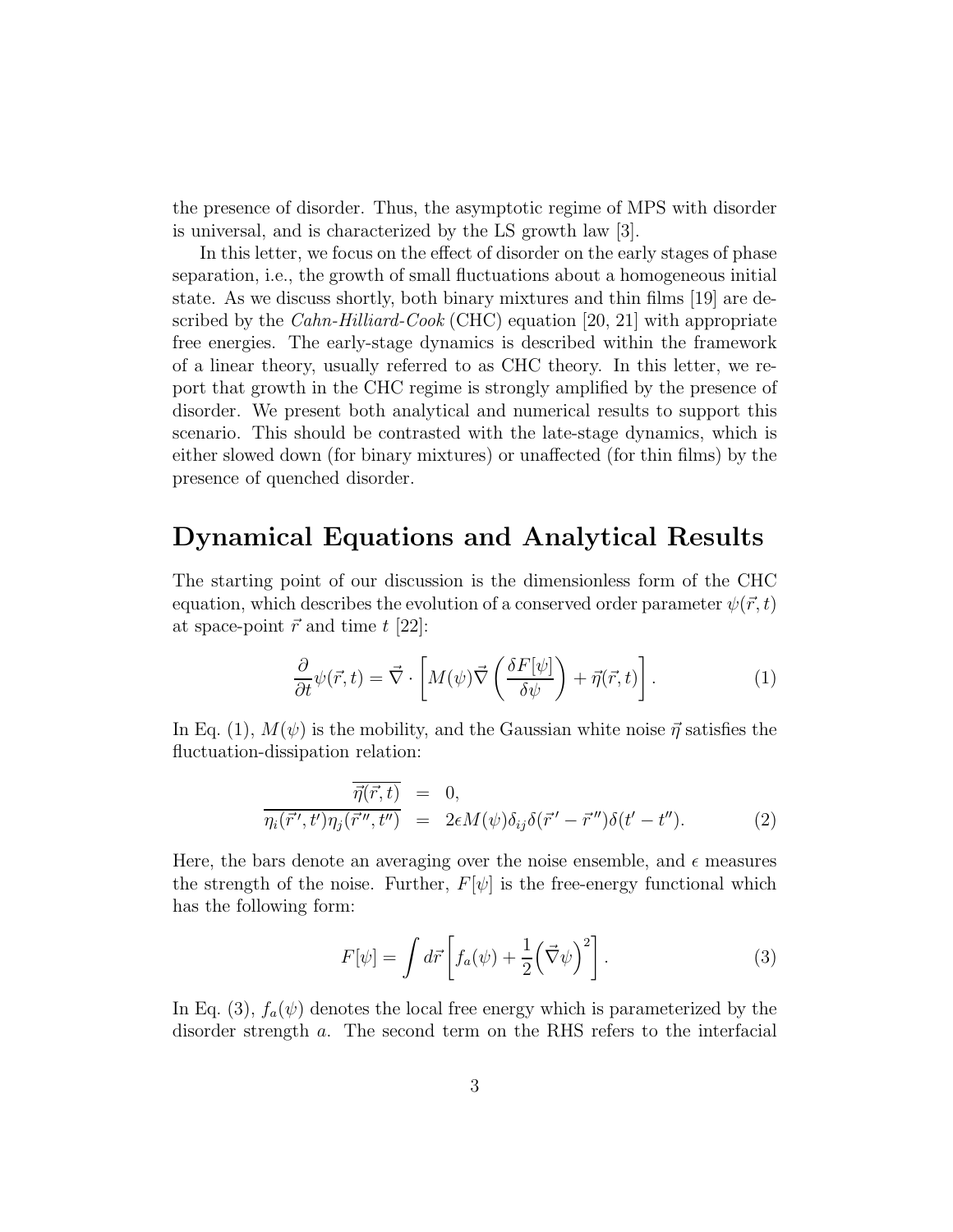energy or surface tension. Replacing Eq. (3) in Eq. (1), we obtain

$$
\frac{\partial}{\partial t}\psi(\vec{r},t) = \vec{\nabla} \cdot \left[ M(\psi)\vec{\nabla} \left\{ f_a'(\psi) - \nabla^2 \psi \right\} + \vec{\eta}(\vec{r},t) \right]. \tag{4}
$$

The dimensionless Eqs. (1)-(4) are obtained from the corresponding dimensional equations by using the natural scales of length, time, and order parameter [1]. Before proceeding it is useful to discuss the functional form of  $f_a(\psi)$  for the problems of interest here. For unstable thin films,  $\psi$  is the height (usually denoted as H), and a typical form of  $f_0(\psi)$  for the pure case  $(a=0)$  is

$$
f_0(H) = -\frac{1}{6} \left[ \frac{1 - R}{\left(H + D\right)^2} + \frac{R}{H^2} \right].
$$
 (5)

This potential describes a thin film on a coated substrate. In Eq.  $(5)$ , R is the ratio of the effective Hamaker constants for the system, and  $D$  is the dimensionless coating thickness. One can introduce the disorder in the coated potential through R (chemically heterogeneous substrate) or  $D$  (physically heterogeneous substrate). Here, we consider the case with chemical heterogeneity, so that  $R$  is a  $\vec{r}$ -dependent random variable uniformly distributed in the interval  $[R_m - a, R_m + a]$ .

For segregating binary mixtures,  $\psi$  denotes the density difference of the two species:  $\phi(\vec{r}, t) = n_A(\vec{r}, t) - n_B(\vec{r}, t)$ , where  $n_\alpha$  is the density of species  $\alpha$ . The local free energy for the disorder-free case is modeled by a  $\phi^4$ -potential with a double-well structure:

$$
f_0(\phi) = -\frac{b\phi^2}{2} + \frac{\phi^4}{4}, \quad b = 1.
$$
 (6)

We model chemical heterogeneity by making  $b$  a space-dependent random variable, which is uniformly distributed in  $|1 - a, 1 + a|$ , i.e., the critical temperature varies from point to point.

Let us now return to Eq. (4). To understand the dynamics of the early stages, we consider the growth of initial fluctuations,  $\psi(\vec{r}, t) = \psi_0 + \delta \psi(\vec{r}, t)$ . Here,  $\psi_0$  is the homogeneous value of the order parameter in the unstable state. The linearization of Eq. (4) yields

$$
\frac{\partial}{\partial t}\delta\psi(\vec{r},t) = M(\psi_0)\nabla^2(-\alpha - \nabla^2)\delta\psi + \vec{\nabla}\cdot\vec{\eta}(\vec{r},t),\tag{7}
$$

where we have introduced the parameter  $\alpha \equiv -f''_a$  $a''_a(\psi_0)$ . We neglect terms involving the spatial derivatives of the disorder variable, as these are only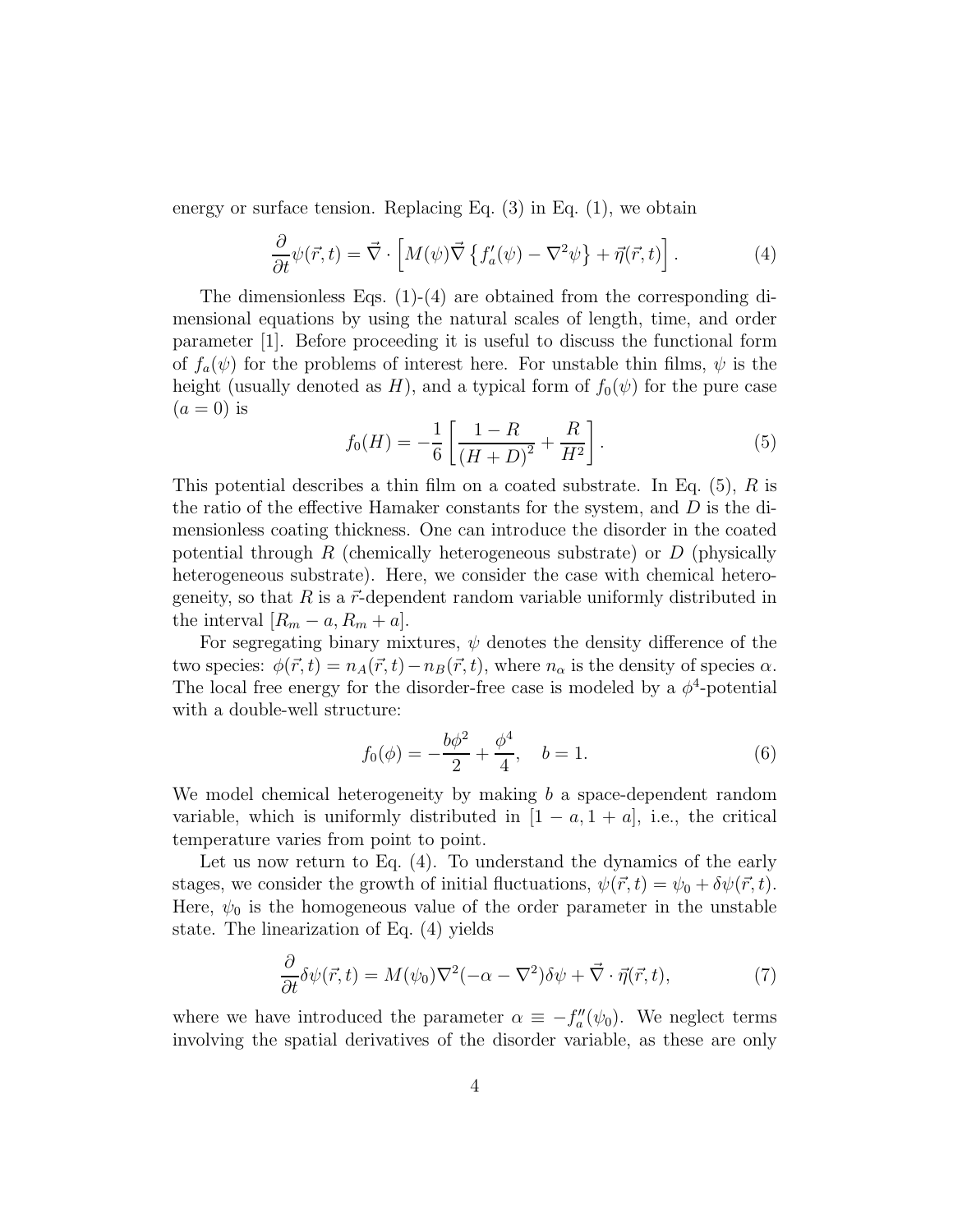relevant on microscopic scales. (We will subsequently average all physical quantities over the disorder distribution.) The Fourier transformation of Eq. (7) (with wave-vector  $k$ ) gives

$$
\frac{\partial}{\partial t}\delta\psi(\vec{k},t) = M(\psi_0)k^2(\alpha - k^2)\delta\psi(\vec{k},t) - i\,\vec{k}\cdot\vec{\eta}(\vec{k},t),\tag{8}
$$

which has the following solution:

$$
\delta\psi(\vec{k},t) = \exp\left[M(\psi_0)k^2(\alpha - k^2)t\right]\delta\psi(\vec{k},0)
$$

$$
-i\,\vec{k}\cdot\int_0^t dt'\exp\left[M(\psi_0)k^2(\alpha - k^2)(t - t')\right]\vec{\eta}(\vec{k},t'). \tag{9}
$$

To obtain Eq. (9), we have set  $M(\psi) \simeq M(\psi_0)$  in Eq. (2), which is valid at early times. Clearly, averaging over the noise ensemble yields

$$
\overline{\delta\psi}(\vec{k},t) = \exp\left[M(\psi_0)k^2(\alpha - k^2)t\right]\delta\psi(\vec{k},0). \tag{10}
$$

The parameter  $\alpha$  is spatially uniform for a chemically homogeneous system. For the disordered system, we have the local free energy

$$
f_a(\psi) = f_0(\psi) + x f_1(\psi), \tag{11}
$$

where x is a uniformly-distributed random variable in the interval  $[-a, a]$ . For the disorder types we consider here, Eq. (11) is exact. Otherwise, it represents the first two terms of a Taylor expansion in the disorder  $x$ . Thus,  $\alpha(x) = -f_0''$  $x''_0(\psi_0) - x f''_1(\psi_0).$ 

Finally, integrating Eq. (10) over the uniform disorder distribution with the probability  $P(x) = 1/(2a)$  gives

$$
\widetilde{\delta\psi}(\vec{k},t) = \int_{-a}^{a} dx \, \frac{1}{2a} \exp\left[M(\psi_0)k^2 \left\{\alpha(x) - k^2\right\} t\right] \delta\psi(\vec{k},0). \tag{12}
$$

Some simple algebra results in the following expression for the disorderaveraged growth of fluctuations:

$$
\widetilde{\delta\psi}(\vec{k},t) = \exp\left[M(\psi_0)k^2\left\{-f_0''(\psi_0) - k^2\right\}t\right] \frac{\sinh[M(\psi_0)f_1''(\psi_0)k^2at]}{M(\psi_0)f_1''(\psi_0)k^2at} \delta\psi(\vec{k},0). \tag{13}
$$

The factor  $\sinh(ct)/(ct)$  determines the effect of disorder on the order-parameter evolution. This factor tends to 1 as  $a \to 0$  or  $k \to 0$  or  $t \to 0$ . However,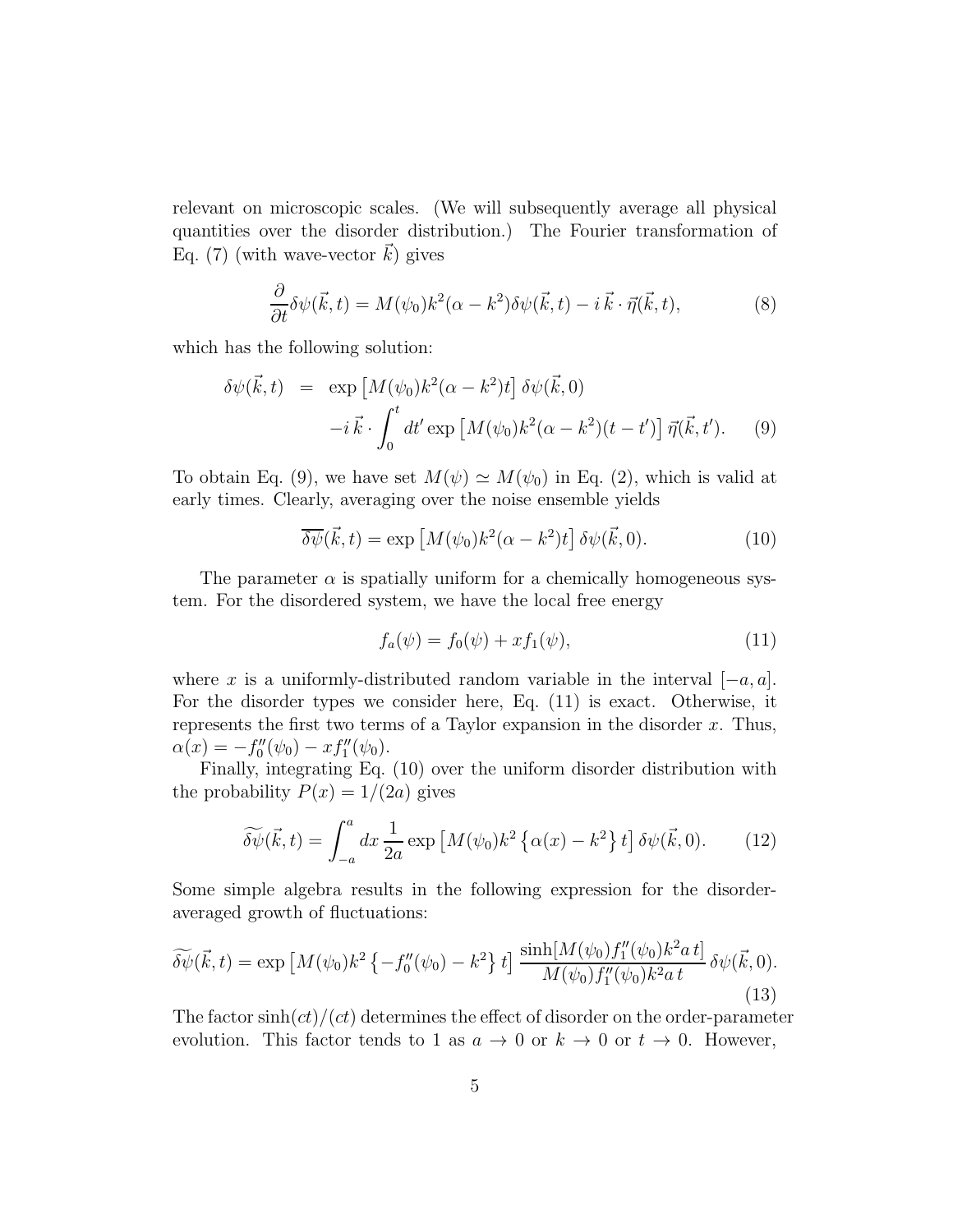the growth of initial fluctuations can be strongly amplified for nonzero  $a$  as  $\sinh(ct)$  grows exponentially with t.

Finally, we evaluate the time-dependent structure factor, which is probed in scattering experiments using, e.g., light, neutrons. This is defined as follows:

$$
S(\vec{k},t) = \langle \delta\psi(\vec{k},t)\delta\psi^*(\vec{k},t) \rangle, \tag{14}
$$

where the angular brackets indicate an averaging over thermal noise and independent initial conditions. Using the expression for  $\delta \psi(\vec{k}, t)$  from Eq. (9), we obtain

$$
S(\vec{k},t) = A V \exp\left[2M(\psi_0)k^2 (\alpha - k^2) t\right] + \frac{\epsilon V}{(\alpha - k^2)} \left\{\exp\left[2M(\psi_0)k^2 (\alpha - k^2) t\right] - 1\right\}.
$$
 (15)

To obtain Eq. (15), we assume that  $\langle \delta \psi(\vec{r}, 0) \delta \psi^*(\vec{r'}, 0) \rangle = A \delta(\vec{r} - \vec{r'})$ , where A is the amplitude of initial fluctuations in the order parameter. Further, V denotes the volume of the system. The corresponding disorder-averaged structure factor is

$$
\widetilde{S}(\vec{k},t) = A V \exp \left[ 2M(\psi_0)k^2 \left\{ -f_0''(\psi_0) - k^2 \right\} t \right] \frac{\sinh[2M(\psi_0)f_1''(\psi_0)k^2 a t]}{2M(\psi_0)f_1''(\psi_0)k^2 a t} - \frac{\epsilon V}{2a f_1''(\psi_0)} \int_{-f_0''(\psi_0) + a f_1''(\psi_0) - k^2}^{-f_0''(\psi_0) - a f_1''(\psi_0) - k^2} dy \left\{ \frac{\exp \left[ 2M(\psi_0)k^2 y t \right] - 1}{y} \right\} .(16)
$$

# Numerical Results

Next, we describe our numerical results for the chosen systems. For MPS in a thin film, the appropriate model is Eq. (4) with  $\psi \equiv H$  and the local free energy:

$$
f_a(H) = f_0(H) + xf_1(H), \quad f_1(H) = \frac{1}{6} \left[ \frac{1}{(H+D)^2} - \frac{1}{H^2} \right], \quad (17)
$$

where  $f_0(H)$  is defined in Eq. (5). Here, we consider the case with mobility  $M(H) = H<sup>3</sup>$  (corresponding to Stokes flow with no slip) and  $\epsilon = 0$ , i.e., without noise. We numerically solve Eq.  $(4)$  in  $d = 1$  starting with a smallamplitude ( $\simeq$  0.01) random perturbation about the mean film thickness,  $H_0 = 1$ . The system size is  $n\bar{L}_M$ , where  $\bar{L}_M$  is the dominant wavelength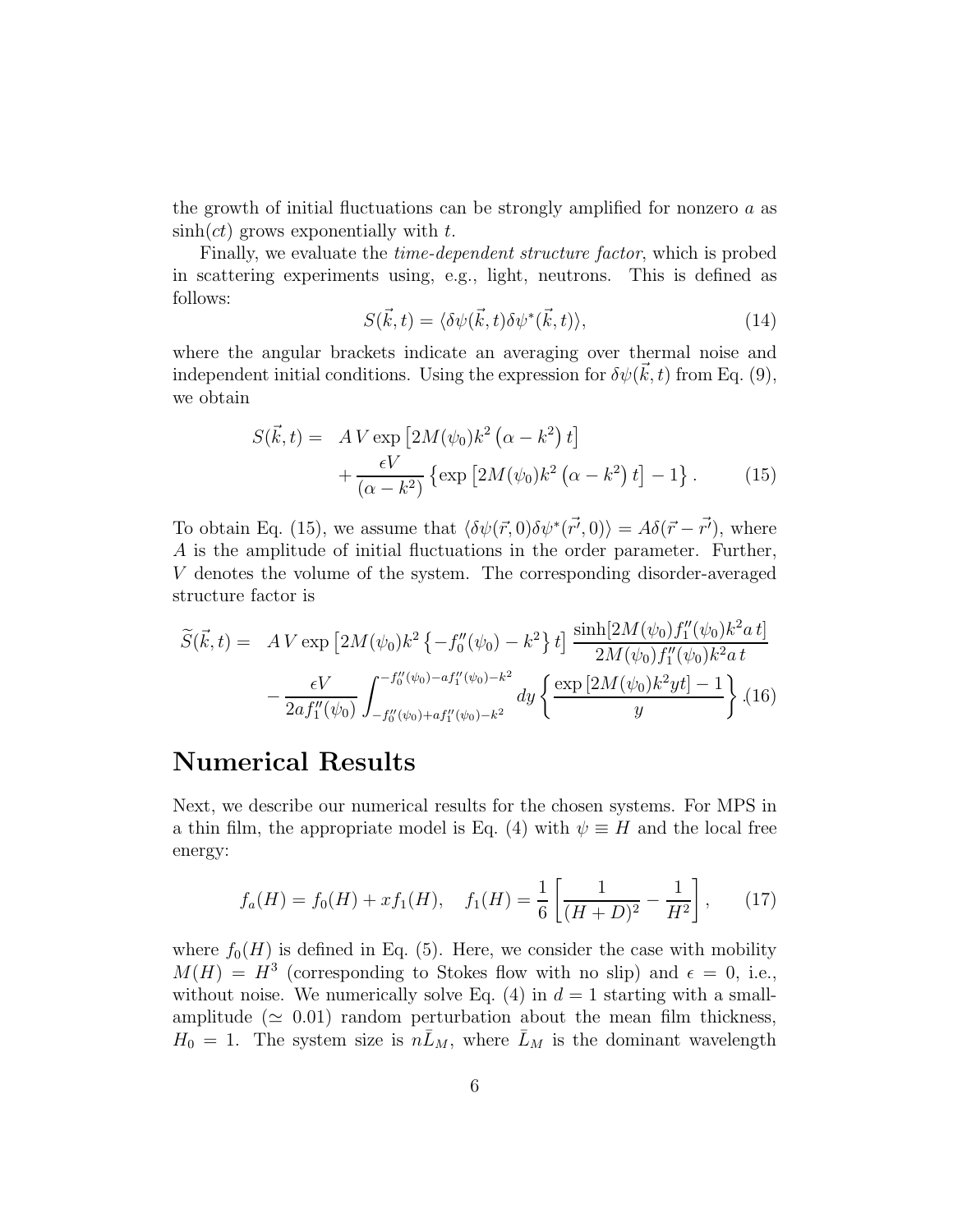for  $R = R_m$  (*n* ranges from 16 to several thousands). We apply periodic boundary conditions at the end points. A 512-point grid per  $\bar{L}_M$  was found to be sufficient when central-differencing in space with half-node interpolation was combined with *Gear's algorithm* for time-marching, which is convenient for stiff equations. The parameters  $D = 0.5$ ,  $R_m = -0.1$  and a were chosen so that the film is spinodally unstable at  $H = 1$  (i.e.,  $\alpha > 0$ ) for all values of R.

For segregation in a disordered binary mixture, we consider Eq. (4) with  $\psi \equiv \phi$  and the free energy:

$$
f_a(\phi) = f_0(\phi) + x f_1(\phi), \quad f_1(\phi) = -\frac{\phi^2}{2}, \tag{18}
$$

where  $f_0(\phi)$  is defined in Eq. (6). We consider the case with  $M(\phi) = 1$  and  $\epsilon = 0$ . We numerically solve Eq. (4) via an Euler-discretization scheme on a  $d = 2$  lattice of size 512<sup>2</sup>. The mesh sizes in space and time are  $\Delta x = 0.5$  and  $\Delta t = 0.001$ , respectively. The spatial mesh size is small enough to resolve the interface region between A-rich ( $\phi = +1$ ) and B-rich ( $\phi = -1$ ) domains. The interface thickness  $\xi \simeq \sqrt{2}$  in our dimensionless units. The initial condition for a run consists of small-amplitude ( $\simeq 0.01$ ) fluctuations about  $\phi_0 = 0$ , corresponding to a critical  $AB$  mixture with  $50\%A$  and  $50\%B$ .

First, we present results for MPS in films with chemical heterogeneity. Recall that we are interested in the effect of disorder on the early stages of growth, i.e., the CHC regime. The height profiles at a fixed time  $(t = 4400)$ for various disorder strengths are shown in Fig.  $1(a)$ . The initially random perturbations grow exponentially in time, with fastest growth for the case with maximum disorder  $(a = 0.04)$ . The growing fluctuations rapidly select the most unstable wavelength,  $\lambda = L_M$  – the location of the zero crossings is unaffected by the disorder. However, the peaks of the profiles are strongly amplified due to the factor  $sinh(ct)/(ct)$  in Eq. (13). This amplification may be quantitatively characterized by studying the statistical properties of the height profile. In Fig. 1(b), we plot  $C(0, t) = \langle \delta H(x, t)^2 \rangle$  vs. t. This quantity is related to the structure factor in Eq. (14) as

$$
\widetilde{C}(0,t) = \int \frac{d\vec{k}}{(2\pi)^d} \widetilde{S}(\vec{k},t),\tag{19}
$$

where d is the dimensionality. As expected,  $\widetilde{C}(0, t)$  grows fastest for the case with maximum disorder.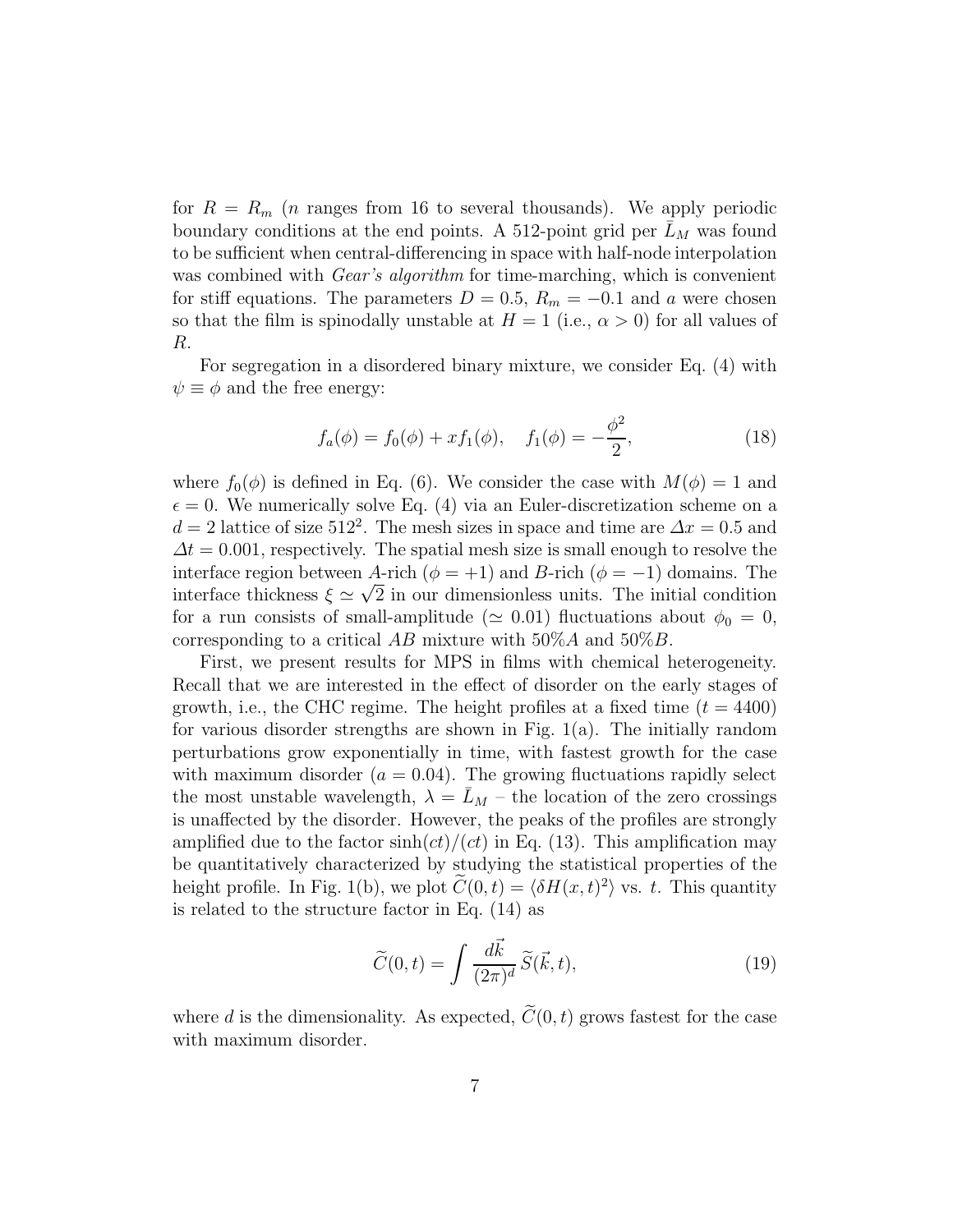The initial exponential growth of the profiles in the CHC regime is followed by a nonlinear saturation which results in the formation of domains of the flat phase, separated by defects of the high-curvature phase. These domains grow via the diffusive transport of material. The CHC regime and the domain growth regime are both shown in Fig. 2, where we plot the number of defects (hills)  $N(t)$  vs. t. The characteristic length scale is  $L(t) \sim N(t)^{-1}$ . The CHC regime is followed by an intermediate stage where disorder sites trap the emergent interfaces. In this regime, the more disordered systems show slower growth. The intermediate stage is very sensitive to the presence of even small amounts of disorder. In the late stage, the domain growth is unaffected by disorder. In this regime, the interfaces (between  $H = H_m$  and  $H = \infty$ ) have steepened too much to be captured by the local disorder [3]. Thus, this regime shows universal LS growth  $[N(t) \sim t^{-1/3}]$  or  $L(t) \sim t^{1/3}]$ . This result has important experimental implications, viz., it is not necessary to work with specially-prepared extra-pure substrates, at least in the context of domain growth studies.

Next, we present our results for the early stages of spinodal decomposition  $(SD)$  in  $d = 2$  binary mixtures. In Fig. 3, we show the variation of the order parameter along a diagonal of the lattice  $(y = x)$ . We plot profiles for the pure  $(a = 0)$  and disordered  $(a = 0.5, 0.8)$  cases at  $t = 20$ . Again, we see that there is an amplification of fluctuations for higher disorder values, though the selected wavelength does not change.

Finally, we study the structure factor  $S(k, t)$  which provides a quantitative measure of the phase-separating morphology. In Fig. 4, we plot  $S(k, t)$  vs. k at  $t = 20$  for the pure and disordered cases shown in Fig. 3. In the early stages or the CHC regime, the structure factor grows exponentially in time but the peak position does not shift, i.e., there is no change in the characteristic scale. We see that the fastest growth occurs for the highest disorder amplitude. The solid lines in Fig. 4 denote the expression in Eq. (16) with  $\epsilon = 0$ . Our numerical results are seen to be in excellent agreement with theory.

In the late stages of phase separation, disorder has the opposite effect, drastically slowing down domain growth [15, 16, 17, 18]. As stated earlier, this is because interfaces between coexisting A-rich and B-rich domains are trapped by sites of quenched disorder. This should be contrasted with the universal late-stage scenario for segregating films, as described above.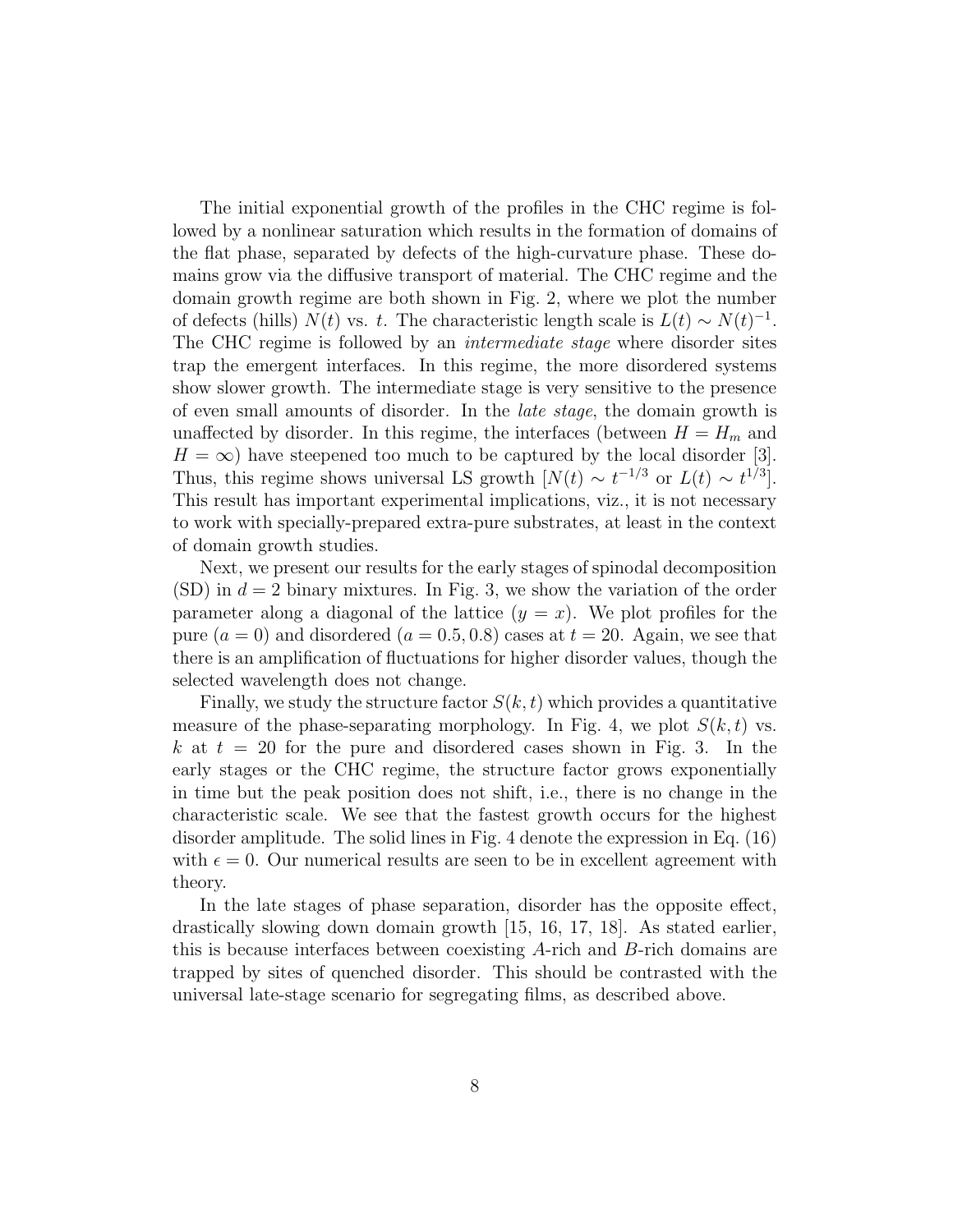### Summary and Discussion

In summary, we have studied the effect of quenched disorder on the early stages of evolution in two important systems: unstable thin films and phaseseparating mixtures. Both these systems are described by the Cahn-Hilliard-Cook (CHC) equation with appropriate choices of the free energy. We find that disorder amplifies the exponential growth of fluctuations in the early CHC regime in both systems, and we have obtained a simple analytical expression for the amplification factor. In the asymptotic regime, there is a major difference between disordered domain growth in these two systems, viz., films undergoing MPS are unaffected by disorder, whereas segregating mixtures are drastically slowed down by disorder. Our results have important experimental consequences, and we hope that they will be subjected to experimental tests.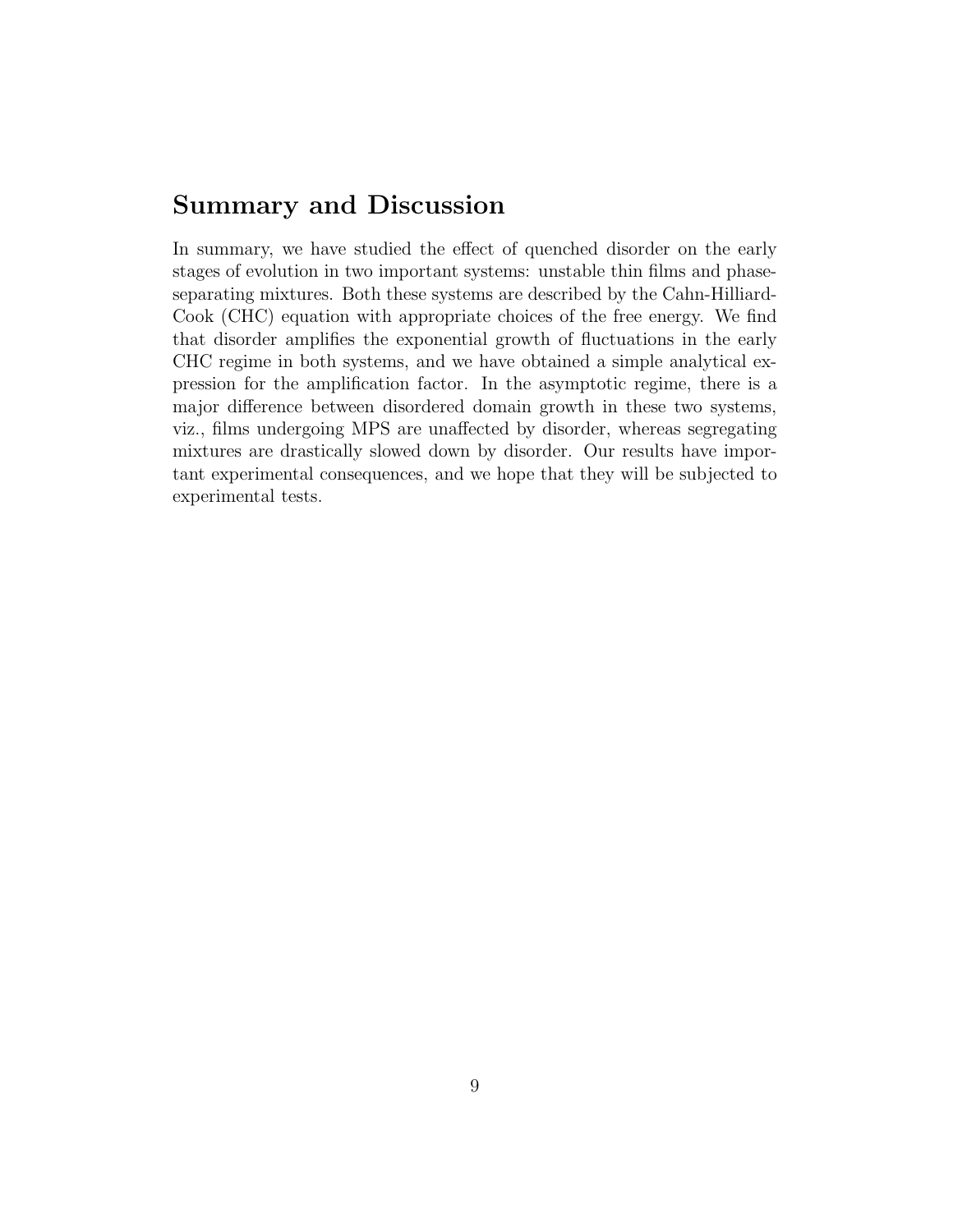### References

- [1] S. Puri and V. K. Wadhawan (eds.), Kinetics of Phase Transitions, CRC Press, Boca Raton, Florida (2009).
- [2] R. Khanna, N. K. Agnihotri, M. Vashishtha, A. Sharma, P. K. Jaiswal, and S. Puri, Phys. Rev. E 82, 011601 (2010).
- [3] M. Vashishtha, P. K. Jaiswal, R. Khanna, S. Puri, and A. Sharma, Phys. Chem. Chem. Phys. 12, 12964 (2010).
- [4] K. Kargupta, R. Konnur, and A. Sharma, Langmuir 16, 10243 (2000).
- [5] P. Volodin and A. Kondyurin, Journal of Physics D: Applied Physics 41, 065306 (2008).
- [6] P. Volodin and A. Kondyurin, Journal of Physics D: Applied Physics 41, 065307 (2008).
- [7] M. O. Robbins, D. Andelman, and J.-F. Joanny, Phys. Rev. A 43, 4344 (1991).
- [8] J. L. Harden and D. Andelman, Langmuir 8, 2547 (1992).
- [9] W. Koch, S. Dietrich, and S. Napiorkowski, Phys. Rev. E 51, 3300 (1995).
- [10] R. Lipowsky, P. Lenz, and P. S. Swain, Colloids and Surfaces A: Physicochemical and Engineering Aspects 161, 3 (2000).
- [11] H. Ikeda, Y. Endoh and S. Itoh, Phys. Rev. Lett. 64, 1266 (1990).
- [12] V. Likodimos, M. Labardi and M. Allegrini, Phys. Rev. B 61, 14440  $(2000).$
- [13] V. Likodimos, M. Labardi, X. K. Orlik, L. Pardi, M. Allegrini, S. Emonin and O. Marti, Phys. Rev. B 63, 064104 (2001).
- [14] D. A. Huse and C. L. Henley, Phys. Rev. Lett. **54**, 2708 (1985).
- [15] S. Puri, Phase Transitions 77, 469 (2004).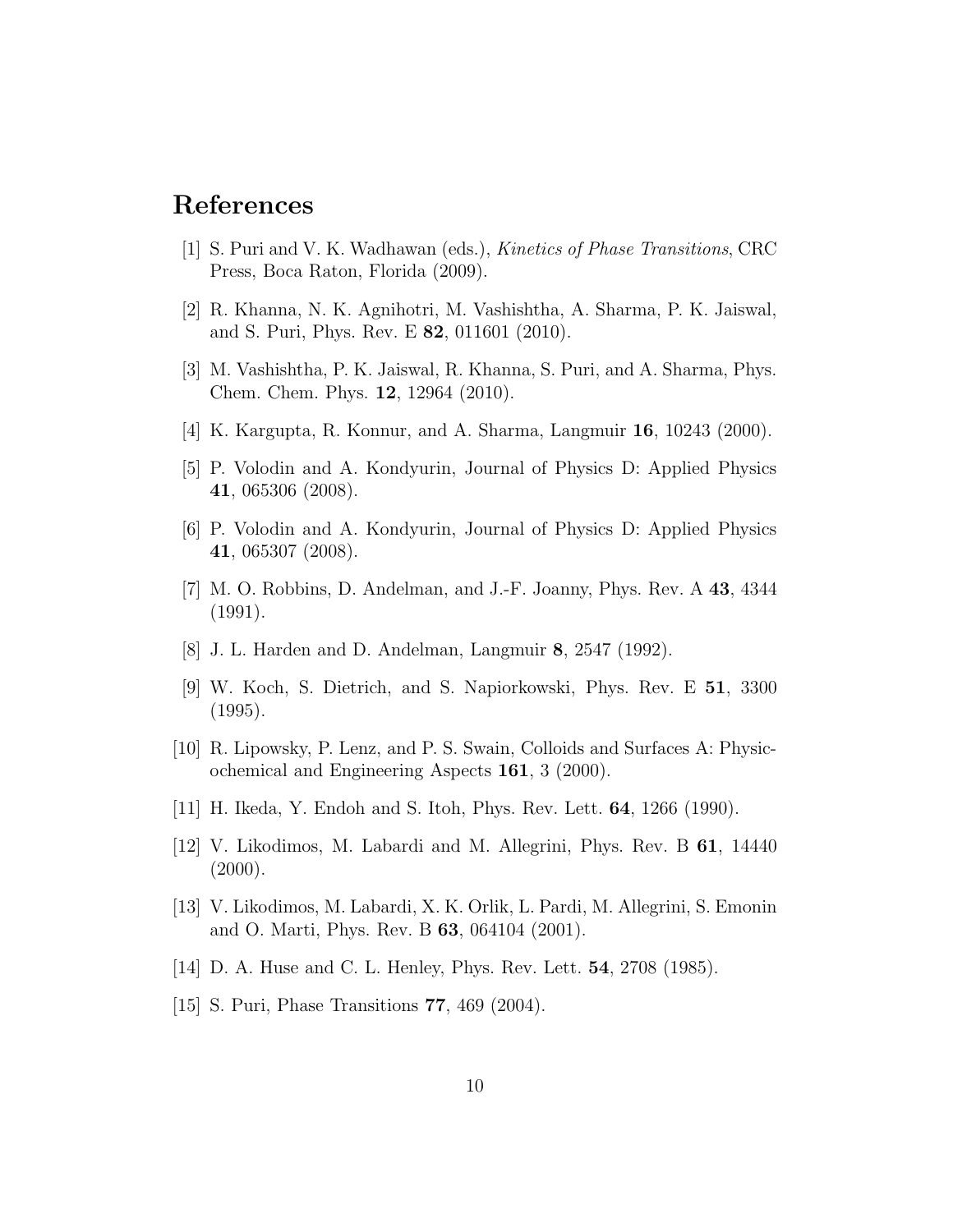- [16] S. Puri, D. Chowdhury, and N. Parekh, J. Phys. A 24, L1087 (1991); S. Puri and N. Parekh, J. Phys. A 25, 4127 (1992).
- [17] R. Paul, S. Puri, and H. Rieger, Europhys. Lett. 68, 881 (2004); Phys. Rev. E 71, 061109 (2005).
- [18] E. Lippiello, A. Mukherjee, S. Puri, and M. Zannetti, Europhys. Lett. 90, 46006 (2010).
- [19] V. S. Mitlin, J. Colloid Interface Sci. 156, 491 (1993).
- [20] J. W. Cahn and J. E. Hilliard, J. Chem. Phys. 28, 258 (1958).
- [21] H. E. Cook, Acta Metall. 18, 297 (1970).
- [22] P.C. Hohenberg and B.I. Halperin, Rev. Mod. Phys. 49, 435 (1977).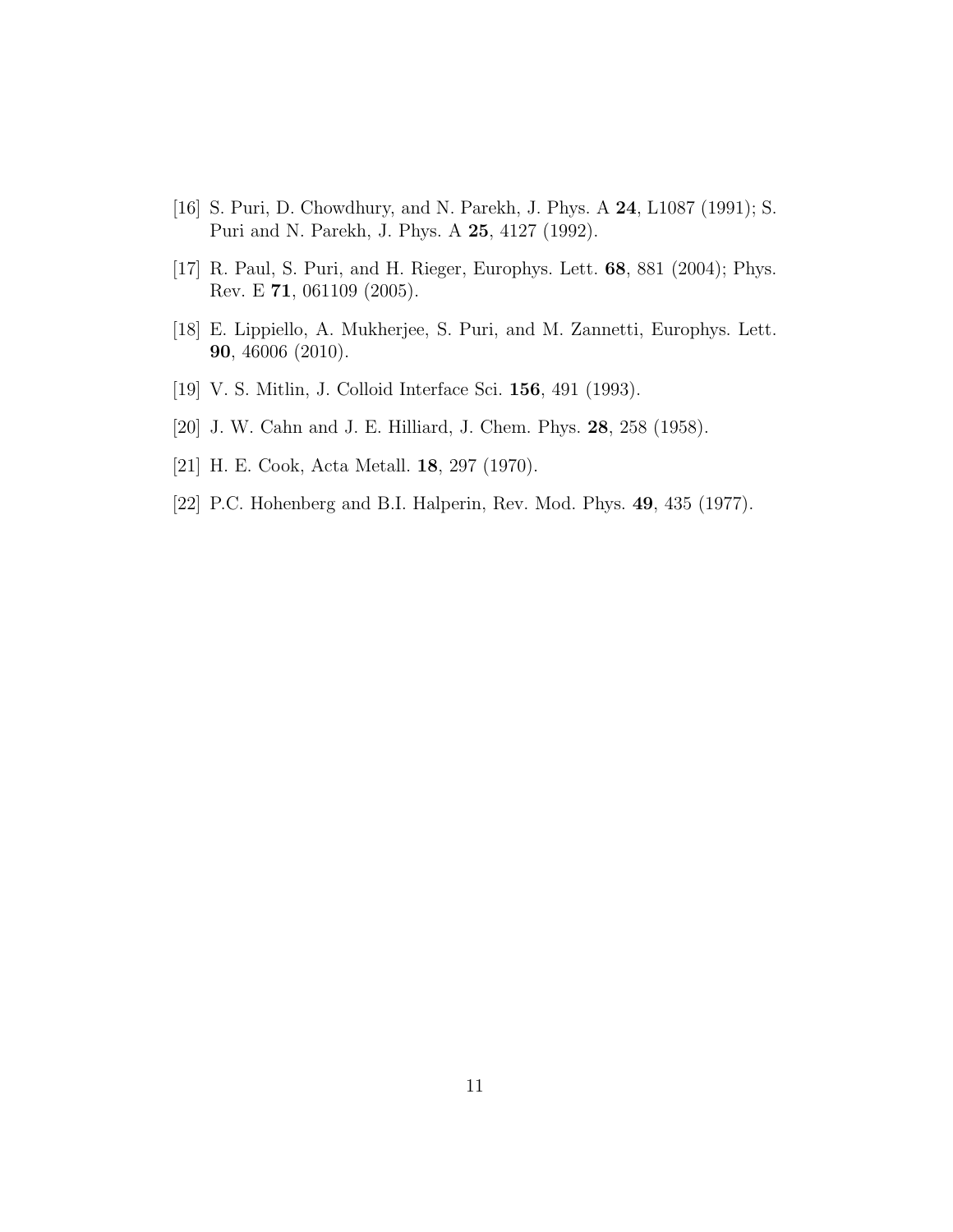

Figure 1: Early stages of morphological phase separation (MPS) in an unstable thin film with quenched disorder. (a) Height profiles  $[H(x, t) \text{ vs. } x]$  at  $t = 4400$  for different disorder amplitudes. The simulation details are provided in the text. (b) Plot of  $\langle \delta H(x, t)^2 \rangle$  vs. t for the height profiles shown in (a).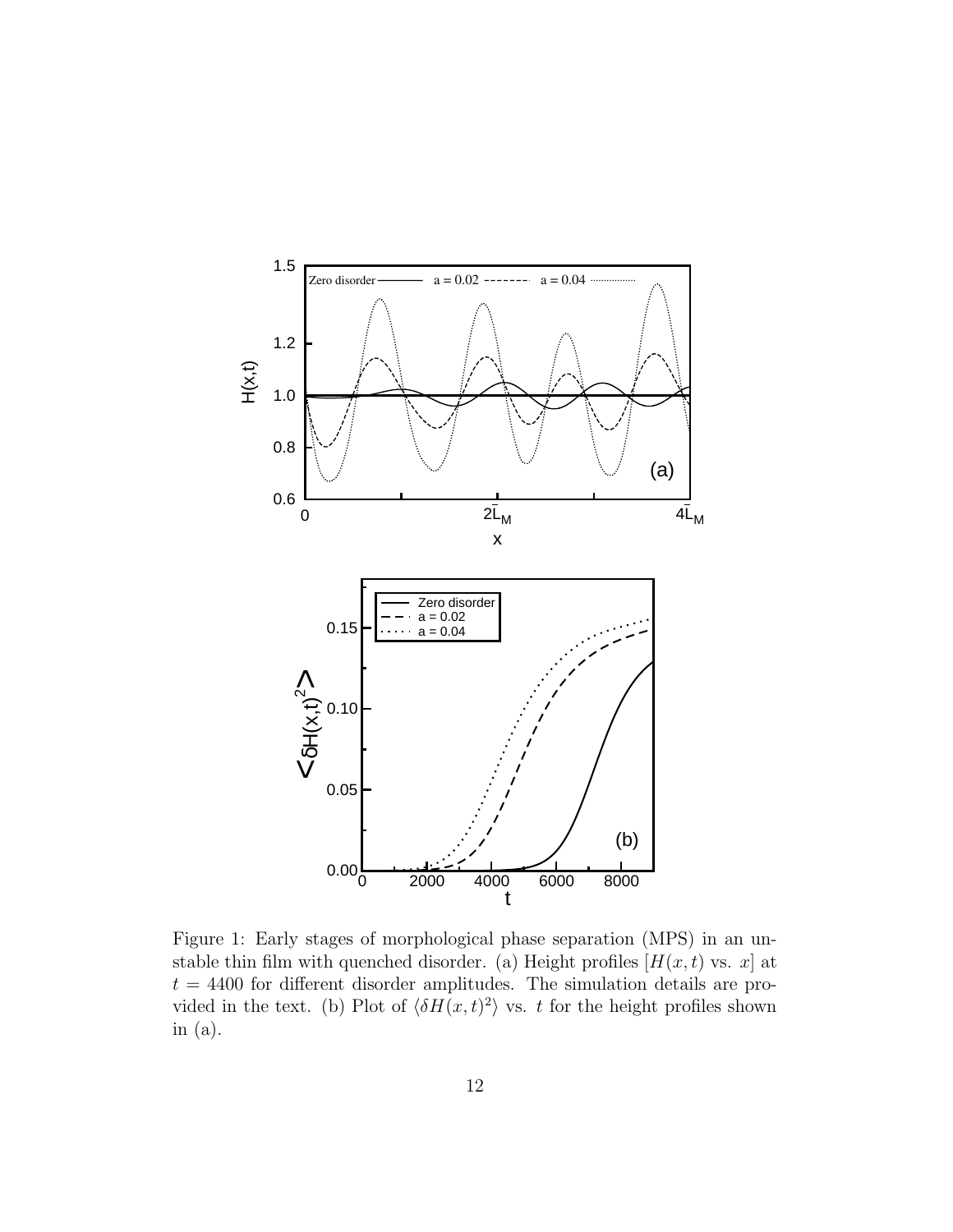

Figure 2: Variation of the number density of defects with time  $[N(t)$  vs. t] for MPS in an unstable thin film. Curves 1 to 6 present results for disorder amplitudes  $a = 0, 0.0001, 0.0004, 0.002, 0.01$  and 0.04, respectively. The dashed lines with slopes of  $-1/4$  and  $-1/3$  denote exponents for the early and late stages, respectively [2, 3].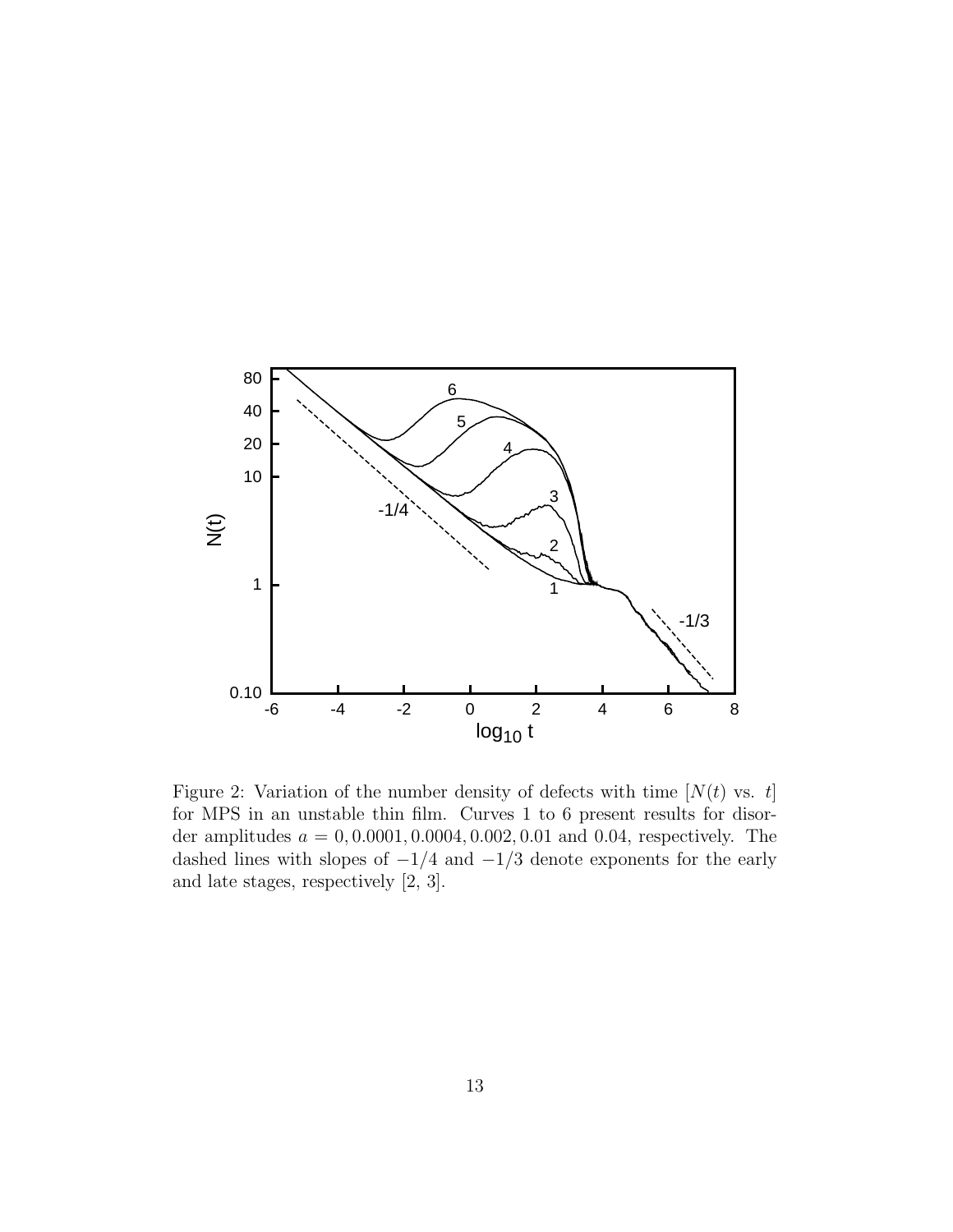

Figure 3: Early stages of spinodal decomposition (SD) in an unstable disordered binary mixture in  $d = 2$ . The plot shows the variation of the order parameter along the diagonal  $[\phi(x, x, t)]$  vs.  $x]$  at  $t = 20$  for different disorder amplitudes. The simulation details are given in the text.